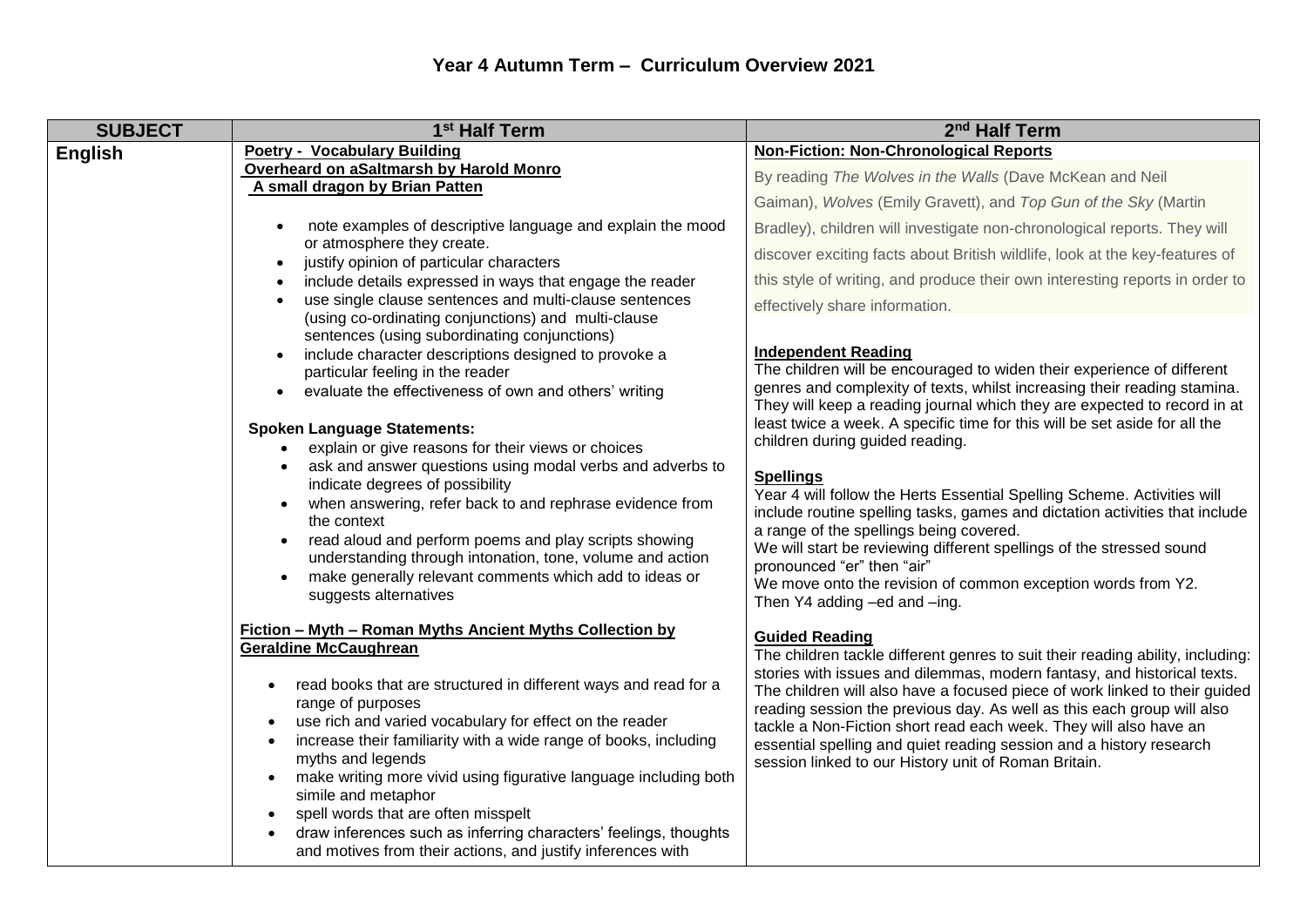|              | evidence<br>identify main ideas drawn from more than one paragraph and<br>summarise these<br>use single clause sentences and multi-clause sentences (using<br>coordinating conjunctions), and multi-clause sentences (using<br>subordinating conjunctions) broadly accurately<br>use noun phrases expanded by the addition of modifying<br>adjectives, nouns and preposition phrases<br>use inverted commas and other punctuation to indicate direct<br>speech<br>plan writing<br>$\bullet$<br>discussing and recording ideas<br>create settings, characters and plot in narrative<br>Participate, speaking audibly in a range of situations e.g. drama,<br>formal presentations and debates<br>Use appropriate intonation when orally rehearsing a range of<br>sentences structures (including dialogue)                                                                                                                                                                  |                                                                                                                                                                                                                                                                                                                                                                                                                                                                                                                                                                                                                                                                                                                                                                                                     |
|--------------|----------------------------------------------------------------------------------------------------------------------------------------------------------------------------------------------------------------------------------------------------------------------------------------------------------------------------------------------------------------------------------------------------------------------------------------------------------------------------------------------------------------------------------------------------------------------------------------------------------------------------------------------------------------------------------------------------------------------------------------------------------------------------------------------------------------------------------------------------------------------------------------------------------------------------------------------------------------------------|-----------------------------------------------------------------------------------------------------------------------------------------------------------------------------------------------------------------------------------------------------------------------------------------------------------------------------------------------------------------------------------------------------------------------------------------------------------------------------------------------------------------------------------------------------------------------------------------------------------------------------------------------------------------------------------------------------------------------------------------------------------------------------------------------------|
|              |                                                                                                                                                                                                                                                                                                                                                                                                                                                                                                                                                                                                                                                                                                                                                                                                                                                                                                                                                                            |                                                                                                                                                                                                                                                                                                                                                                                                                                                                                                                                                                                                                                                                                                                                                                                                     |
| <b>Maths</b> | <b>Key Learning Objectives This Term</b><br><b>Block 1 - Number: Place Value</b><br>Represent numbers to 1000 (recap)<br>100's, 10's and 1's (recap), Number line to 1000 (recap)<br>Round to the nearest 10 and 100<br>Count in 1000's<br>1000's, 100's, 10's and 1's and portioning<br>Number line to 10,000<br>Find 1, 10, 100 more or less (recap)<br>Compare and order numbers, round to the nearest 1000<br>Count in 25's<br>Negative numbers<br>Roman Numerals to 100<br><b>Block 2 - Number: Addition and Subtraction</b><br>Add and subtract 1's, 10's, 100's and 1000's<br>Add two 3-digit numbers-not crossing 10 or 100 (recap)<br>Add two 4-digit numbers - no exchange<br>Add two 3-digit numbers-crossing 10 or 100<br>Add two 4-digit numbers (one exchange, more than one<br>exchange)<br>Subtract a 3-digit numbers- no exchange (recap)<br>Subtract two 4-digit numbers - one exchange<br>Efficient Subtraction, estimate answers, checking strategies. | <b>Block 3 - Measurement: Length and perimeter</b><br>Equivalent lengths – m and cm (recap)<br>$\bullet$<br>Equivalent lengths - mm and cm<br>Kilometres<br>Add and subtract lengths (recap)<br>$\bullet$<br>Measure perimeter (recap)<br>$\bullet$<br>Perimeter on a grid and of a rectangle<br>Perimeter of rectilinear shapes<br><b>Block 4 - Number: Multiplication and Division</b><br>Multiply by 10 and 100<br>$\bullet$<br>Divide by 10 and 100<br>$\bullet$<br>Multiply by 1 and 0<br>Divide by 1 and itself<br>$\bullet$<br>Multiply and divide by 3 (recap)<br>The 3-times table (recap)<br>Multiply and divide by 6<br>6 times table and division facts<br>Multiply and divide by 9<br>9 times table and division facts<br>Multiply and divide by 7<br>7 times table and division facts |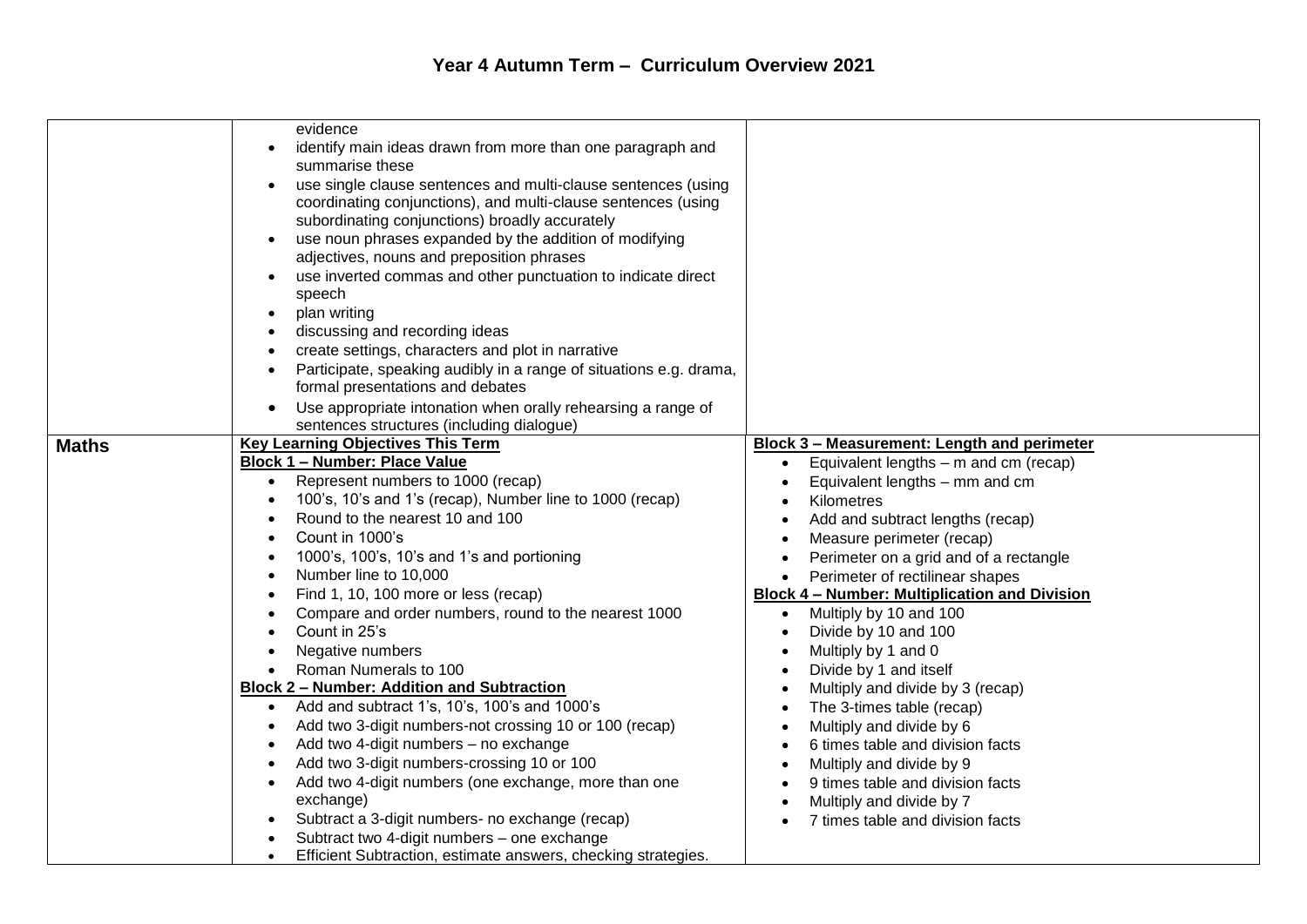| <b>Science</b><br>Biology Strand - Animals, including humans.                                                                                                                                                                                                                                                                                                                                                                                                                                                                                                                                                                                                                                                                                                                                                                                                                                                                                                                                                                                                                                                                                       | Chemistry Strand - Changing State: Solids and Liquids                                                                                                                                                                                                                                                                                                                                                                                                                                                                                                                                                                                                                                   |
|-----------------------------------------------------------------------------------------------------------------------------------------------------------------------------------------------------------------------------------------------------------------------------------------------------------------------------------------------------------------------------------------------------------------------------------------------------------------------------------------------------------------------------------------------------------------------------------------------------------------------------------------------------------------------------------------------------------------------------------------------------------------------------------------------------------------------------------------------------------------------------------------------------------------------------------------------------------------------------------------------------------------------------------------------------------------------------------------------------------------------------------------------------|-----------------------------------------------------------------------------------------------------------------------------------------------------------------------------------------------------------------------------------------------------------------------------------------------------------------------------------------------------------------------------------------------------------------------------------------------------------------------------------------------------------------------------------------------------------------------------------------------------------------------------------------------------------------------------------------|
| Starting in the first half of the term and then continuing into the second<br>half of the term we will be covering a unit of work learning about and<br>describing the simple functions of the basic parts of the digestive system<br>in humans. During this unit the children will learn about how the human<br>digestive system works, the parts of the body that make up our digestive<br>system and what they are responsible for. We will look at teeth, the<br><b>Working scientifically</b><br>different types of teeth we have and how they are used and should be<br>looked after. During this unit we will cover the diet and digestive system<br>of different animals.<br><b>Working scientifically</b><br>Recording findings using simple scientific language, drawings, labelled<br>diagrams, keys, bar charts, and tables, including oral and written<br>explanations, displays or presentations of results and conclusions.<br>Identifying differences, similarities or changes related to simple scientific<br>ideas and processes<br>Using straightforward scientific evidence to answer questions or to<br>support their findings | At the start of this term we will start by looking at 'Changing States' The<br>children will learn that some materials change state when heated or<br>cooled and the temperature that this happens. We will also identify the<br>part played by evaporation and condensation in the water cycle.<br>Setting up simple practical enquiries, comparative and fair tests<br>making systematic and careful observations and, where appropriate,<br>taking accurate measurements using standard units,<br>Using a range of equipment, including thermometers and data loggers<br>Gathering, recording, classifying and presenting data in a variety of<br>ways to help in answering question |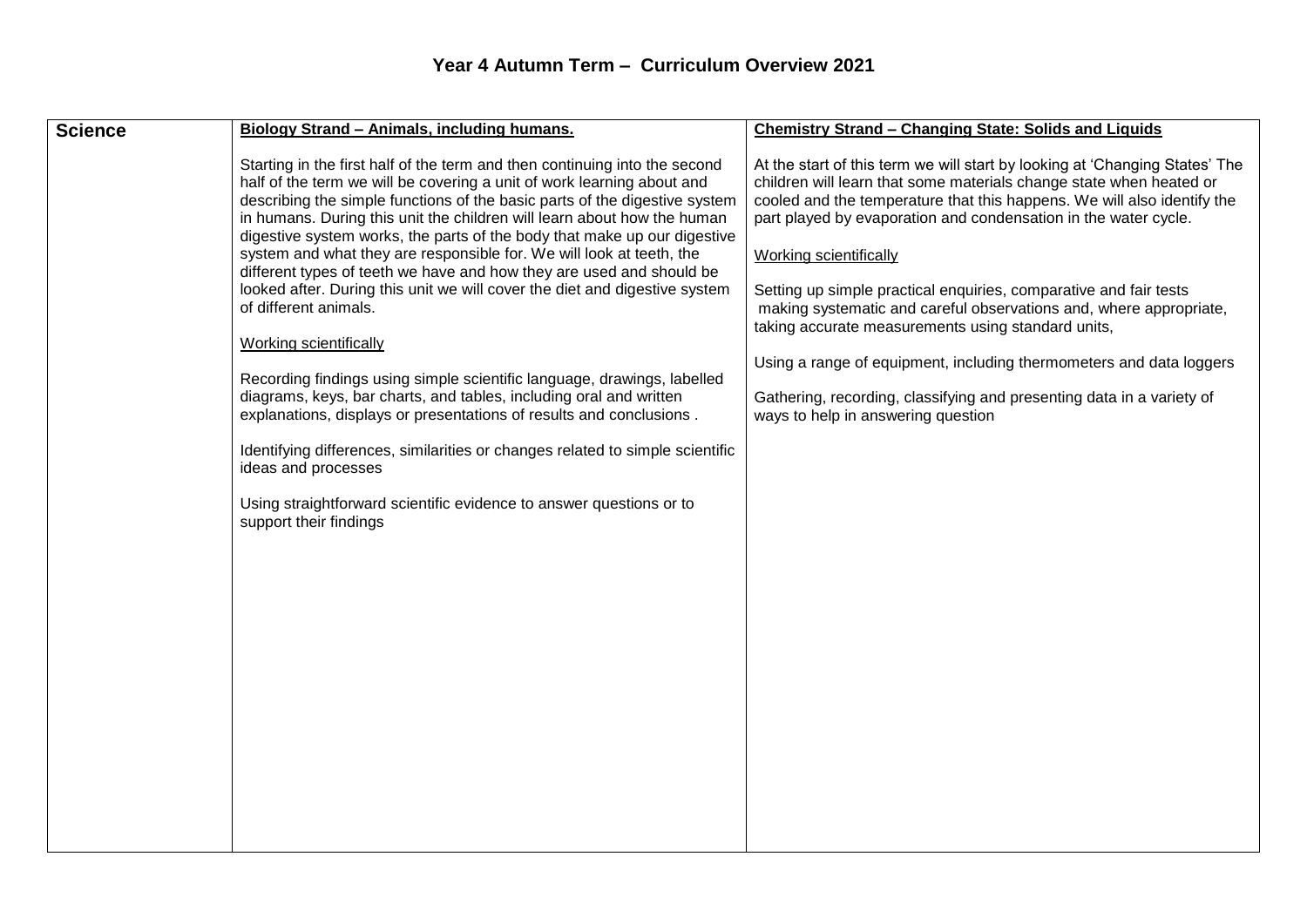## **Year 4 Autumn Term – Curriculum Overview 2021**

| <b>SUBJECT</b>                               | 1 <sup>st</sup> Half Term                                                                                                                                                                                                                                                                                                                                                                                                                                                                                                                                                                                                                                                                                                                                                                                                                                                                                                                                                                                                                                                                                                                                                                                                                                                                                                                                                                                                                                                                                 | 2 <sup>nd</sup> Half Term                                                                                                                                                                                                                                                                        |  |
|----------------------------------------------|-----------------------------------------------------------------------------------------------------------------------------------------------------------------------------------------------------------------------------------------------------------------------------------------------------------------------------------------------------------------------------------------------------------------------------------------------------------------------------------------------------------------------------------------------------------------------------------------------------------------------------------------------------------------------------------------------------------------------------------------------------------------------------------------------------------------------------------------------------------------------------------------------------------------------------------------------------------------------------------------------------------------------------------------------------------------------------------------------------------------------------------------------------------------------------------------------------------------------------------------------------------------------------------------------------------------------------------------------------------------------------------------------------------------------------------------------------------------------------------------------------------|--------------------------------------------------------------------------------------------------------------------------------------------------------------------------------------------------------------------------------------------------------------------------------------------------|--|
| <b>PSHE</b>                                  | <b>Families and Friendships</b><br>This unit will cover areas such as the features of positive healthy friendships which include mutual respect and trust. We will look at<br>strategies to build positive friendships and how to communicate respectfully with friends. We will also cover how knowing someone online differs<br>from knowing someone face to face and that there are risks in communicating with someone they don't know.<br><b>Safer Relationships</b><br>This unit will look at how to differentiate between playful teasing, hurtful behaviour and bullying, including online. How to respond if they witness or<br>experience hurtful behaviour or bullying, including online. To recognise the difference between 'playful dares' and dares that put someone under<br>pressure, at risk, or make them feel uncomfortable. When it is right to keep or break a confidence or share a secret. How to recognise risks online<br>and how people may behave differently online and to report concerns and seek help.<br><b>Respecting ourselves and others</b><br>In this unit we will learn to recognise differences between people such as gender, race and faith. To recognise what we have in common with<br>others for example: shared values, like and dislikes and aspirations. We will learn about the importance of respecting the differences and<br>similarities between people. Finally, we will build a vocabulary to sensitively discuss difference and include everyone. |                                                                                                                                                                                                                                                                                                  |  |
| <b>RE</b><br><b>With Mrs Orton</b>           | Hindu Worship and the Symbolism of Light (Diwali and Christmas)<br>This term, the children will continue to explore Christianity, as well as being introduced to Hinduism and Sikhism as additional principle religions.<br>We will begin through exploring key symbols and artefacts and considering how these express meaning to followers. We will then learn about the<br>way Hindus name and describe the attributes of God in the Trimurti, and explore deities, shrines, symbols and actions associated with Hindu<br>worship. In the second half term, we will explore how the Diwali festival brings the community together and expresses commitment, and compare<br>how Sikh and Hindu communities celebrate the same festival. We will then consider the symbolism of 'light' within the Christmas story, exploring in<br>depth the powerful language used in the Gospel of John to describe the birth of Christ and creating our own artwork and verses to express our<br>individual understandings of this.                                                                                                                                                                                                                                                                                                                                                                                                                                                                                  |                                                                                                                                                                                                                                                                                                  |  |
| <b>History or</b><br>Geography               | <b>Roman Britain</b><br>This term we will be looking at how people from other societies have been coming to settle in Britain for a long time. We will be particularly<br>considering the effects of the invasion and settlement of the Romans in Britain. We will look at what life was like in Britain, and who lived here,<br>before the Romans invaded and how life changed in this country after the Romans had settled. We will cover historical enquiry, how we can learn<br>from the events of the past and the differing views and opinions others have of this period in time. This unit of work will continue through the<br>second half term.                                                                                                                                                                                                                                                                                                                                                                                                                                                                                                                                                                                                                                                                                                                                                                                                                                                 |                                                                                                                                                                                                                                                                                                  |  |
| Art or<br><b>Design</b><br><b>Technology</b> | <b>Art - Viewpoints</b><br>This term the children will explore how to convey the atmosphere and<br>story of a dream. They will explore the work of surrealist artists such as<br>Salvador Dali, Marc Chagall and Rene Magritte. We will also explore<br>different viewpoints in the school environment as a setting for their<br>dream. The children will produce their own sketches and paintings<br>based on the theme of dreams and viewpoints.                                                                                                                                                                                                                                                                                                                                                                                                                                                                                                                                                                                                                                                                                                                                                                                                                                                                                                                                                                                                                                                        | Design - Christmas tea light holders<br>During the second half of the term the children will make a tea light<br>holder using clay. They will research different products and explore a<br>range of ideas. They will choose and produce a final design and also<br>evaluate their final product. |  |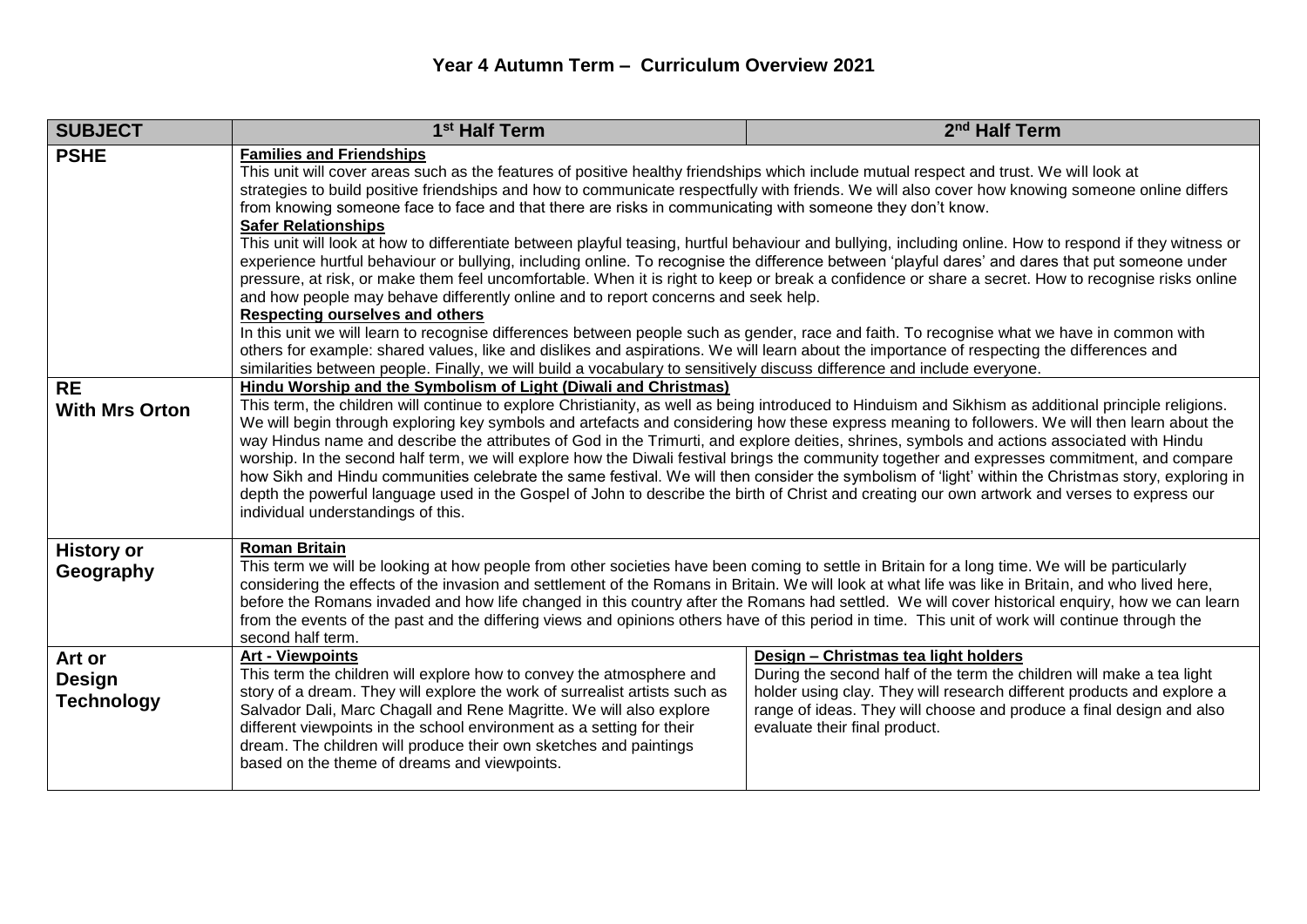## **Year 4 Autumn Term – Curriculum Overview 2021**

| <b>Music</b>                      | <b>Music Express Unit: Poetry - Performance</b>                                                                                                                                                                                                                                                                                                                                                                                                                                                                                                                                                                                                                                                                                                                                                                                                                                                                                                                                                                                                                                                                                                                                                                                                                                                                                                                                                                                                                                                                                                                                                                               |                                                                                                                                                                                                                                                                                                                                                                                                           |  |
|-----------------------------------|-------------------------------------------------------------------------------------------------------------------------------------------------------------------------------------------------------------------------------------------------------------------------------------------------------------------------------------------------------------------------------------------------------------------------------------------------------------------------------------------------------------------------------------------------------------------------------------------------------------------------------------------------------------------------------------------------------------------------------------------------------------------------------------------------------------------------------------------------------------------------------------------------------------------------------------------------------------------------------------------------------------------------------------------------------------------------------------------------------------------------------------------------------------------------------------------------------------------------------------------------------------------------------------------------------------------------------------------------------------------------------------------------------------------------------------------------------------------------------------------------------------------------------------------------------------------------------------------------------------------------------|-----------------------------------------------------------------------------------------------------------------------------------------------------------------------------------------------------------------------------------------------------------------------------------------------------------------------------------------------------------------------------------------------------------|--|
| with Mrs Orton                    | During the first half of the Autumn Term, the children will develop performances of contrasting poems. They will use their voices to speak<br>expressively and rhythmically and discover ways to create ostinati and accompaniments to enhance their performances. The children will learn<br>about music notation with reference to metre and accent and devise a rhythmic accompaniment based on repeated text fragments before<br>performing a poem with rhythmic accuracy. They will also learn some basic beat-boxing techniques to support their rhythm!<br><b>Music Express Unit: Environment - Composing</b><br>In the second half term, we will use the seasons and environment as stimuli for composing descriptive accompaniments and discover how the<br>environment has inspired composers throughout history. The children will explore how different timbres can be descriptive and learn how to<br>accompany a song with drone and ostinato on tuned percussion. We will then explore the descriptive music of two major composers before<br>composing our own introduction for a song.                                                                                                                                                                                                                                                                                                                                                                                                                                                                                                                       |                                                                                                                                                                                                                                                                                                                                                                                                           |  |
|                                   |                                                                                                                                                                                                                                                                                                                                                                                                                                                                                                                                                                                                                                                                                                                                                                                                                                                                                                                                                                                                                                                                                                                                                                                                                                                                                                                                                                                                                                                                                                                                                                                                                               |                                                                                                                                                                                                                                                                                                                                                                                                           |  |
| <b>PE</b><br><b>With Mr Wiley</b> | Cricket<br>The children will start the school year with receiving 6 weeks of highly qualified cricket coaching through 'chance to shine'. They will refine their key<br>skills required to play cricket. they will be developing and exploring the children's skills of throwing and catching, fielding, bowling, batting and then<br>linking all the skills into matches. Children will also explore different tactics in Cricket and apply them to game scenarios.<br>Hockey<br>The children will then move on to the sport of hockey. Within this sport children will refine and explore the skills and techniques of dribbling, passing<br>and receiving, creating space, movement, shooting, defending and attacking and then combine all the skills they have learnt through matches.<br>Football<br>After half-term the children will begin win an invasion sport through football. The children will refine their dribbling, turning, passing, receiving and<br>shooting skills, Develop passing and dribbling creating space and putting all their skills together in mini games and matches.<br>Basketball<br>Lastly, the children will participate in an invasion sport and will develop and refine their hand eye co-ordination in basketball. Children will focus on<br>the key skills of dribbling, passing and receiving, shooting, marking, creating space in attacking situations and then combine all the skills they have<br>learnt through matches.<br>Children at the end of every unit will compete in a inter-house competition where they can showcase all the skills and techniques they have learnt |                                                                                                                                                                                                                                                                                                                                                                                                           |  |
| <b>Computing</b>                  | through matches and competition.<br><b>Developing Communication</b><br>During this unit, the children will learn how, when used safely and<br>respectfully, online communication tools such as email and blogs can<br>support collaborative learning. They will begin to investigate the<br>technology used in digital communication networks. In addition, using<br>simple sound-editing software, they will learn how to record, organise<br>and manipulate sound clips.<br>Throughout computing lessons, the children will discuss essential<br>Online-Safety rules and learn to use technology safely, respectfully<br>and responsibly, recognising acceptable/unacceptable behaviour and<br>identifying a range of ways to report concerns about content contact.                                                                                                                                                                                                                                                                                                                                                                                                                                                                                                                                                                                                                                                                                                                                                                                                                                                        | <b>Cross Curricular Learning - History and Science</b><br>The children will continue to develop their skills in word processing<br>(combining text and graphics) The children will undertake a range of<br>research projects linked to topics we will be learning about in class e.g.<br>Roman Britain, The Human Digestive system and produce informative<br>worksheets linked to what they have learnt. |  |